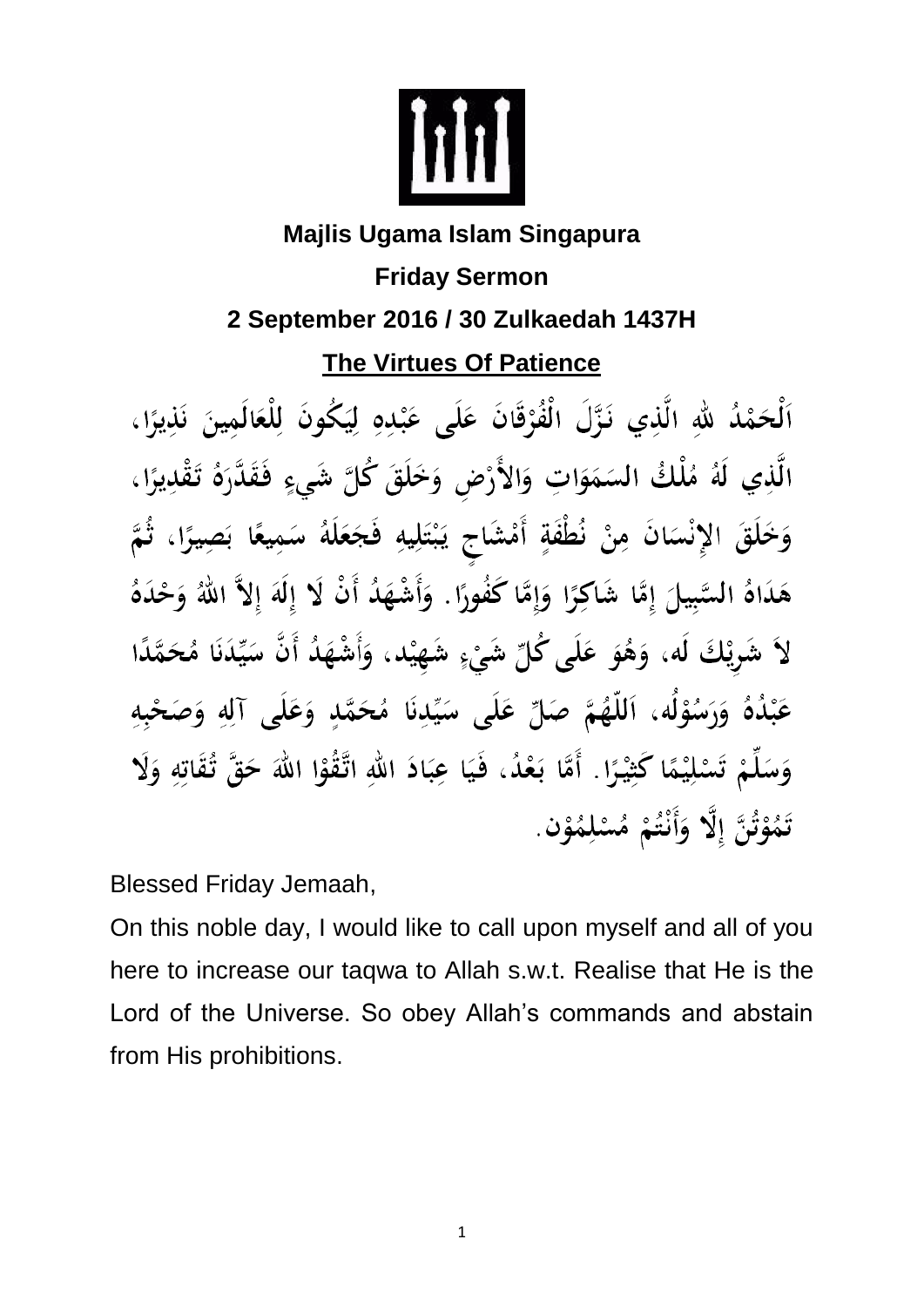Beloved Jemaah,

All of us yearn for Allah's mercy and forgiveness. We work hard to fulfil our obligations to Allah and to perform acts of worship throughout our lives, with the hope that we will earn Allah's pleasure. May we be successful in heeding Allah's commands.

In the Quran, Allah speaks of a particular trait which is repeated more than 100 times. In fact, Allah s.w.t. states that He is always in the company of those who hold this trait. Do you know what is the trait that I am referring to? It is *Sabr,* or patience. Allah s.w.t. says in Surah Ali-'Imran, verse 200:

يَكَأَيُّهَا ٱلَّذِينَ ءَامَنُواْ ٱصۡبِرُواْوَصَابِرُواْ وَرَابِطُواْ وَٱتَّقُواْ ٱللَّهَ لَعَلَّكُمُ تُفَلِحُوبَ ۞

Meaning: *"O you who have believed, persevere and endure and remain stationed and fear Allah that you may be successful."*

Friday Jemaah,

*Sabr*, or patience, is a virtuous characteristic that is strongly encouraged in Islam. It is a special trait given by Allah to humanity to face a life that is full of challenges and trials.

Jemaah,

At times, when we are facing a trial, we begin to question our ability to be patient and to what extent can we survive with patience and resilience. Know that you can endure and

2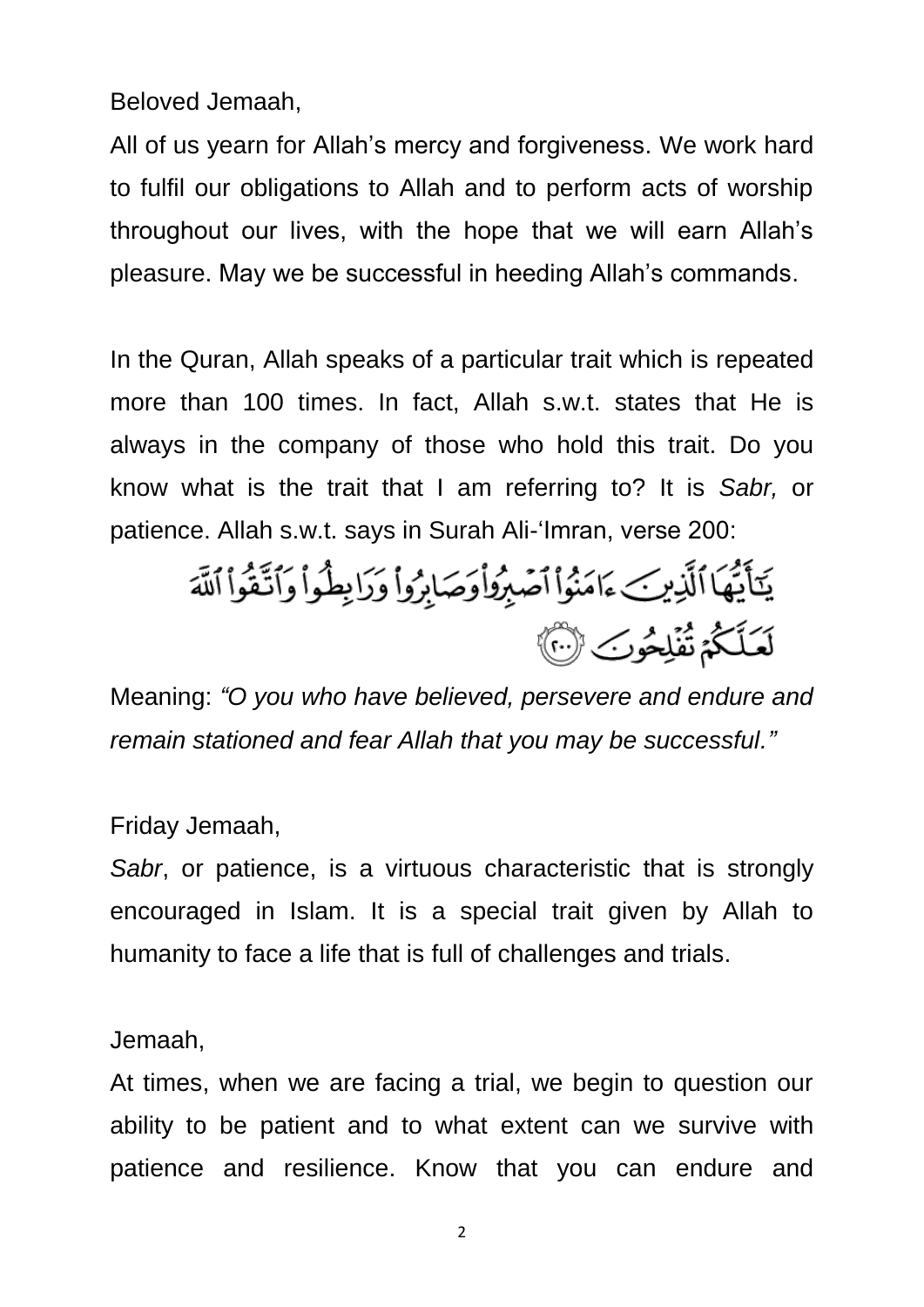continue to be patient. According to Imam Al-Ghazali, every humankind has the ability to be patient, especially those who are among the believers. This is because strong faith provides strength to the soul of a Mukmin which enables him or her to stay resilient and patient. Allah s.w.t. says in surah Al-Baqarah verses 155-156:

> وَلَنَبۡلُوَنَّكُمۡ بِشَىۡءٍ مِّنَ ٱلۡخَوۡفِ وَٱلۡجُوعِ وَنَفۡصٍ مِّنَ ٱلۡأَمۡوَٰ لِ وَٱلْأَنفُسِ وَٱلثَّمَرَٰتِّ وَبَشِّرِ ٱلصَّٰبِرِينَ (00) ٱلَّذِينَ إِذَآ أَصَـٰبَنَّهُم مُّصِيبَةٌ قَالُوٓاْإِنَّالِلَّهِ وَإِنَّاۤ إِلَيۡهِ رَجِعُونَ ۚ (0)

Meaning: *"And We will surely test you with something of fear and hunger and a loss of wealth and lives and fruits, but give good tidings to the patient, Who, when disaster strikes them, say, "Indeed we belong to Allah , and indeed to Him we will return."*

We have witnessed through the sirah of our beloved Prophet Muhammad s.a.w., how he himself was tested by Allah. Whether through fear, lack of means, and other challenges as reported by Al-Bukhari: *The family of Muhammad never ate to their fill for three successive days throughout His lifetime, until the day he died.* [Hadith recorded by Al-Bukhari]. Rasulullah s.a.w. was also tested with the loss of those whom he loved dearly, including the loss of his beloved son, Ibrahim. The Prophet s.a.w. then said: *"The eyes send their tears and the heart is saddened, but we do not say anything except that*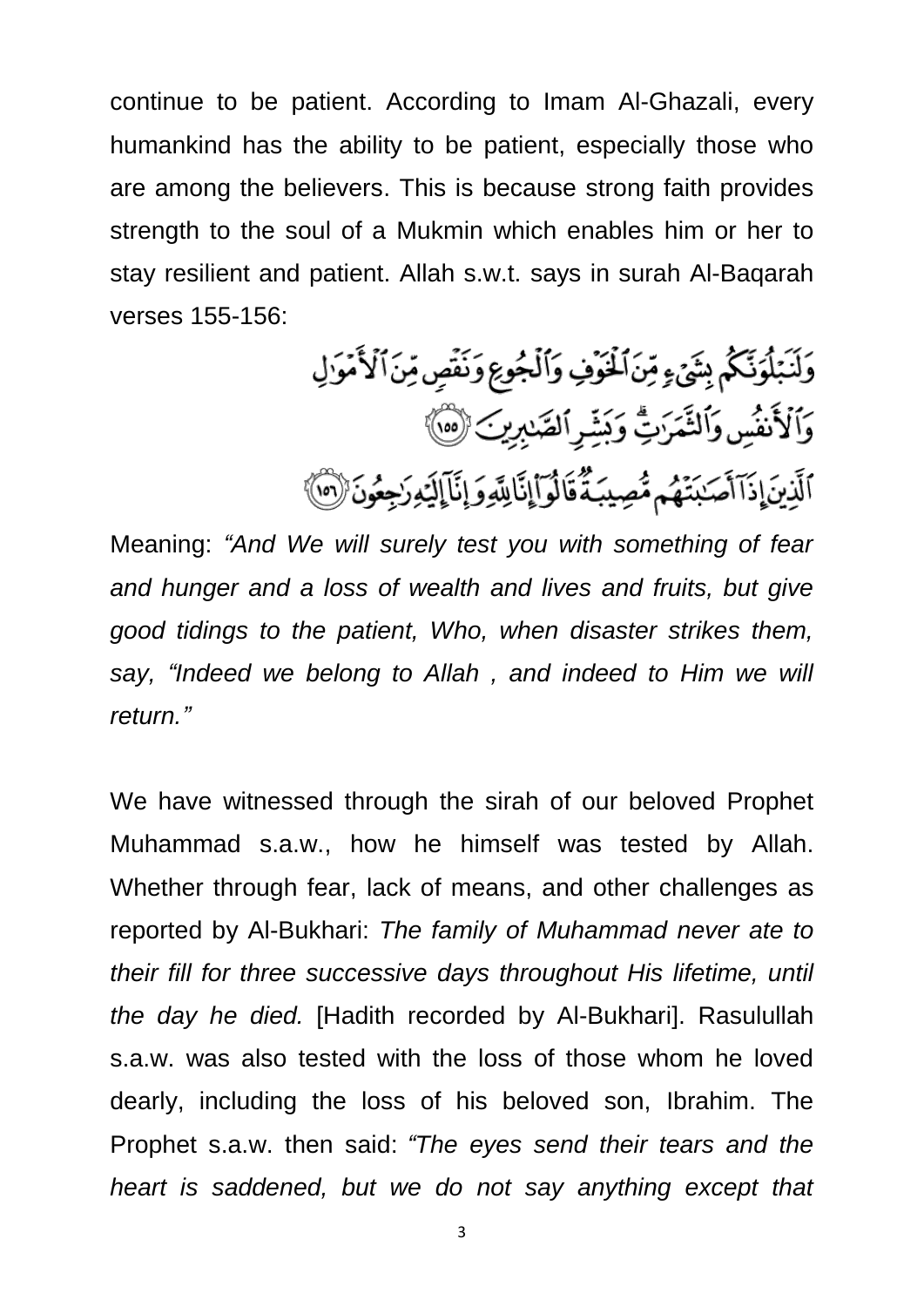*which pleases our Lord. Indeed, O Ibrahim, we are bereaved by your departure from us."* [Hadith reported by Al-Bukhari]

These stories that I have shared, inspire us to truly understand the importance of having patience in our lives. Just as how our beloved Rasulullah s.a.w as well as the early generations of Muslims faced the trials in their lives with patience, so should we in overcoming the challenges of our time.

## Beloved Jemaah,

The blessing of having patience from Allah s.w.t. has enabled us to grow and evolve from one civilisation to another. It is with patience that we continue to learn and undertake research, in order to improve the quality of life. From there, many branches of knowledge are discovered including those that were never thought of by the earlier generations, and the benefits will be reaped by future generations. The Ulama also continuously discuss current issues to help guide our lives, to ensure that religious knowledge continues to be relevant in guiding our lives today.

## Friday Jemaah,

It is our turn, today, to continue this legacy by instilling patience in our lives. In my opinion, truly understanding the importance and virtues of patience in today's environment is crucial given current trends where individuals expect their requests to be met

4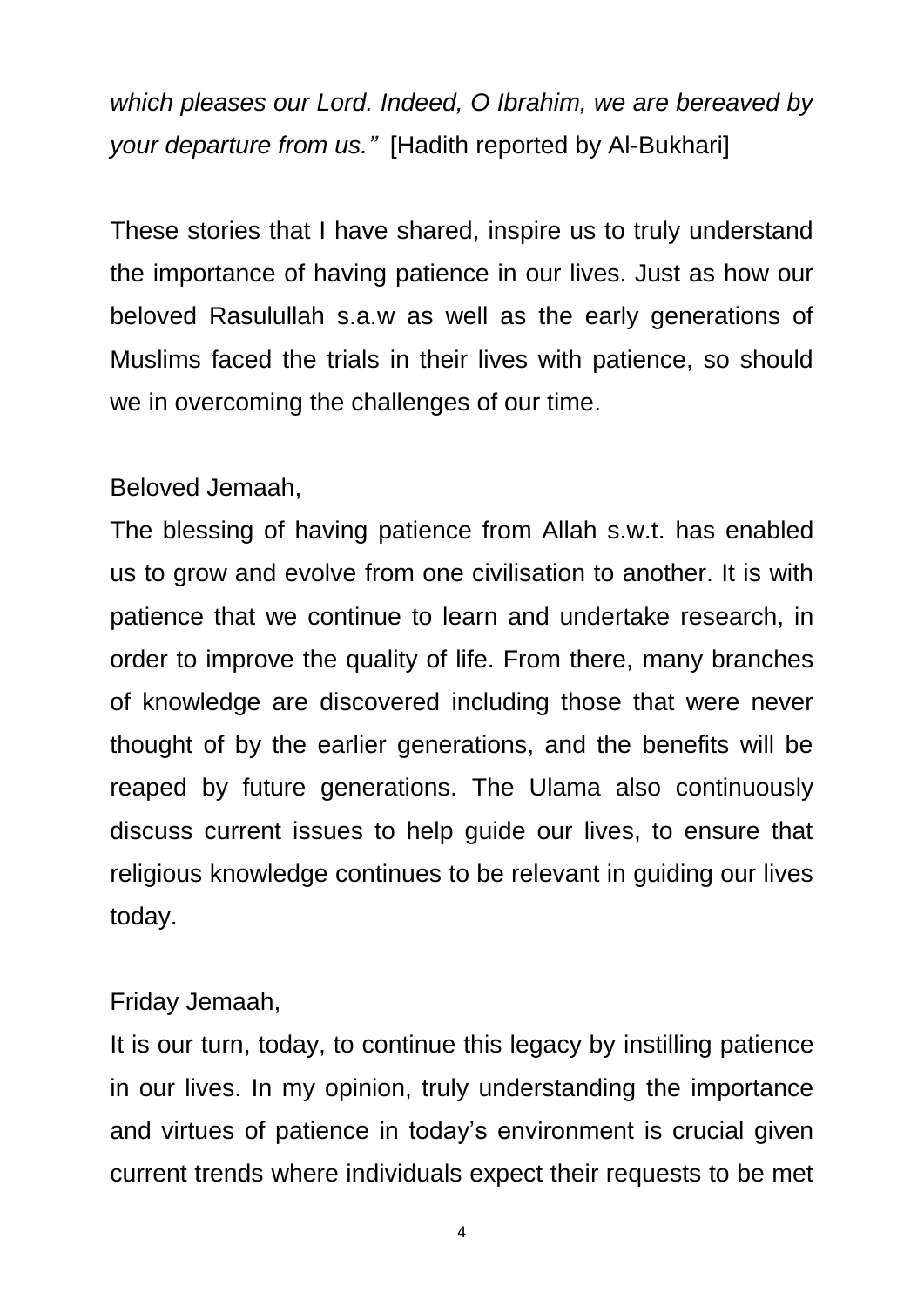in the shortest time possible. In other words, they demand things, answers and responses fast. Some individuals are trapped in a short-term world or *short-termism*.

For example, when we order food, we want quick service and for the food to be ready in the shortest possible time. Trends that people go crazy over become out-dated and are forgotten within a few months. In fact, this "trend" also affects how some people attain knowledge and information - by using a shortcut method. They want to acquire knowledge fast and they prefer information to be presented in a short but succinct manner. This may result in individuals not being attentive enough in practicing patience to in their lives.

Hence, because of the importance of this topic, the Friday sermons in the coming weeks will discuss it in more detail and will include tips on how we can practice patience in our everyday lives. This includes being patient in seeking knowledge, and to clarify what we read from the Internet. Patience is also important in developing our resilience to tackle the issue of terrorism that is threatening our society today.

## Jemaah,

Let us reflect upon this hadith, as we usher in the month of Zulhijjah tonight. Rasulullah s.a.w. said (which means): *"There is no deed that is better in the sight of Allah or more greatly* 

5